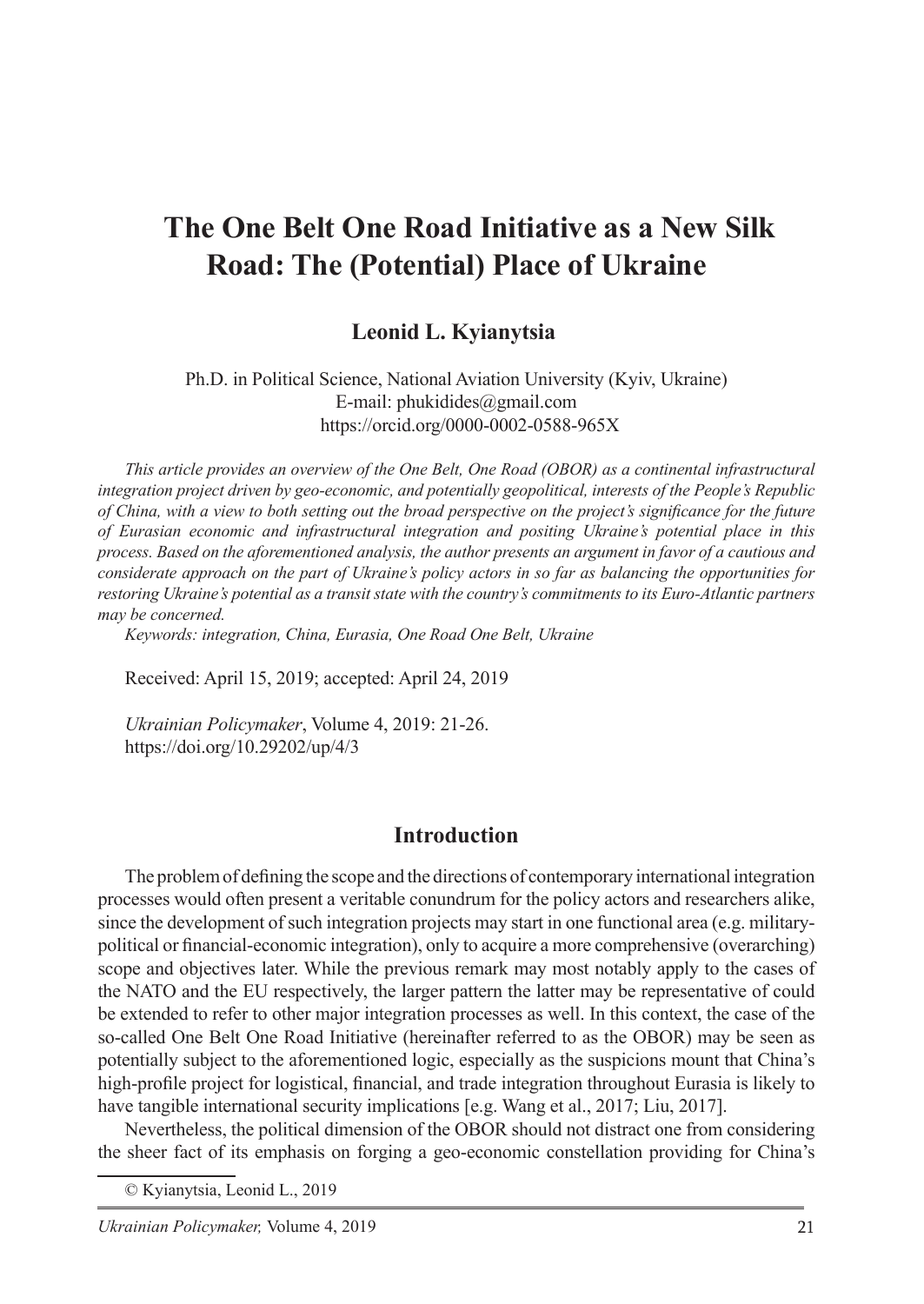leading role in greater Eurasia. In the course of such aspirations, the OBOR is likely to involve a number of nation-states that dispose of sizable continental transit potential along the respective routes. Given Ukraine's reputation for being plausibly one of greater Eurasia's most promising transit corridors [Ministry of Infrastructure of Ukraine, 2018: 3-4], it would be worth exploring the potential role to be played by Ukraine in the context of the OBOR initiative, while further accounting for the possible obstacles and undesirable side effects of Ukraine's involvement in such integration project. In doing so, a discussion of the main aspects and implications of OBOR as such may be combined with the thematic analysis of Ukraine's attitude toward the project in connection, so as to be able to arrive at a provisional balance of pros and cons as far as Ukraine's potential place in the OBOR may be concerned.

#### **The OBOR as a project for China-led Eurasian integration: an overview**

The rise of the People's Republic of China as one of the leading players in the global economy and simultaneously as an emerging power in terms of its geo-political and military-political relevance would be accompanied with the PRC leadership's growing interest in institutionalizing the projection of its economic power across the continent of Eurasia as the latter's most evident arena. Thus the 2013 announcement of the Chinese government's intent to invest heavily in developing a new transportation and logistics network for Eurasia in close cooperation with the governments of nations ranging from Central Asia to West Europe would reflect a new assertiveness of the Chinese leadership with respect to furthering China's commercial and diplomatic goals for the continent [Swaine, 2015: 4]. The perceptions of the OBOR project on the part of the Chinese policy makers and researchers themselves would largely amount to affirming the former's status as "a masterstroke of deepening China's reform and opening up and furthering peripheral diplomacy" [Lim, 2016: 115]. In such manner, the OBOR could be viewed as reflecting the Chinese diplomacy's predilection for creating and maintaining the pragmatically substantiated connections with miscellaneous countries of Eurasia on the basis of allegedly shared economic interests, rather than that of any 'grand' political and/or ideological narratives.

Conceptually, the OBOR is frequently referred to as the 'New Silk Road', thereby underscoring the former's perceived tie to the historical network of prestigious goods-carrying caravan roads having spanned the whole of Eurasia in the late  $1<sup>st</sup>$  millennium BCE to the mid- $2<sup>nd</sup>$ millennium CE [Tweed, 2019; Tan, 2016]. The fact that OBOR would incorporate two major components, viz. (1) the 'One Belt' land route running from China to Turkey to Russia to the Netherlands and (2) the 'One Road' sea route meandering along the coasts of the South China Sea and the Indian Ocean up to Kenya's coasts (see Figure 1), could further connect its strategic sketch to that of both the 'overland' and the 'maritime' Silk Roads of the 1400s [Tan, 2016]. The effective makeup of the infrastructural projects to be implemented in the light of the OBOR's strategic objectives might thus parallel the historical legacy of the trade communities of the past.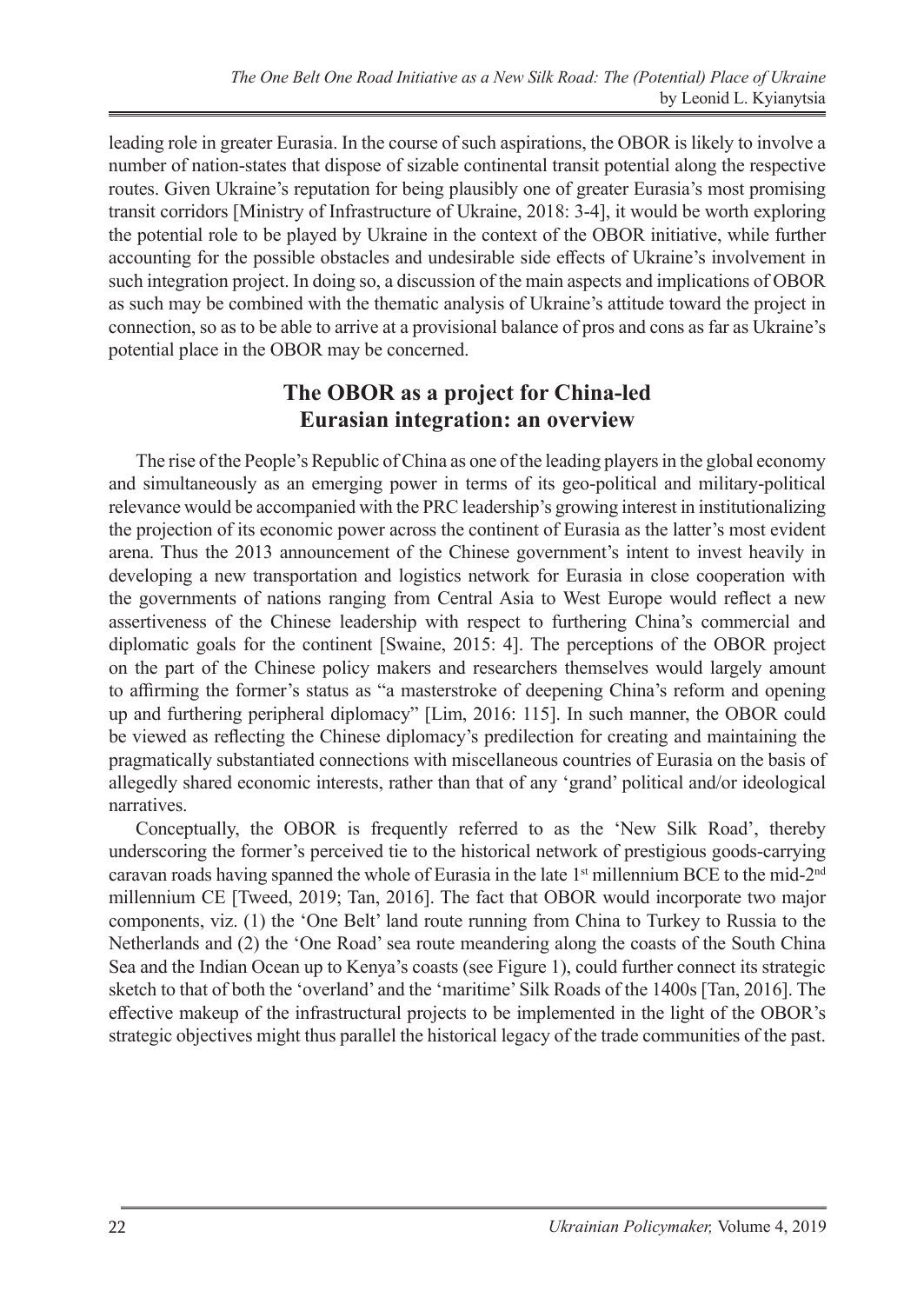*The One Belt One Road Initiative as a New Silk Road: The (Potential) Place of Ukraine* by Leonid L. Kyianytsia



Figure 1. The OBOR's main routes, overland and maritime [Cai, 2017].

However, the OBOR is something more than mere reflection of the historical nostalgia as even the most passing look at the initiative's components would enable one to grasp its embeddedness in the strategic interests of the Chinese developmental state seeking to export its model of socio-economic development around Eurasia [Chan, 2018; Zhang, 2017]. The hypothesis as to the OBOR representing a possible attempt at complementing the development of alternative international economic institutions (including the New Development Bank, the Silk Road Fund, and the Asian Infrastructure Investment Bank (AIIB); Wong et al., 2017) appears to be rather far-fetched, yet it is clear that the United States and, to a certain extent, the European Union are nowadays prone to regard the OBOR as a potential threat to the extant global order at large and the balance of power in Eurasia in particular [Chatzky & McBride, 2019; García-Herrero & Xu, 2019]. It is still the fact that some EU member states, most notably, Italy under the M5S-La Lega coalition government, would countenance the possibility of joining at least some of the projects already being developed within the framework of the OBOR (e.g. as regards Chinese firms' right of access to the ports of Trieste and Genoa; Horowitz, 2019). Hence, given the increased emphasis on the part of the United States as for the need to curb the growing geo-economic power of China, a nation-state's participation in the structures affiliated with international economic institutions hosted by China, as well as with the OBOR projects as such, may be perceived as a more or less deliberate affront to the U.S. global hegemony.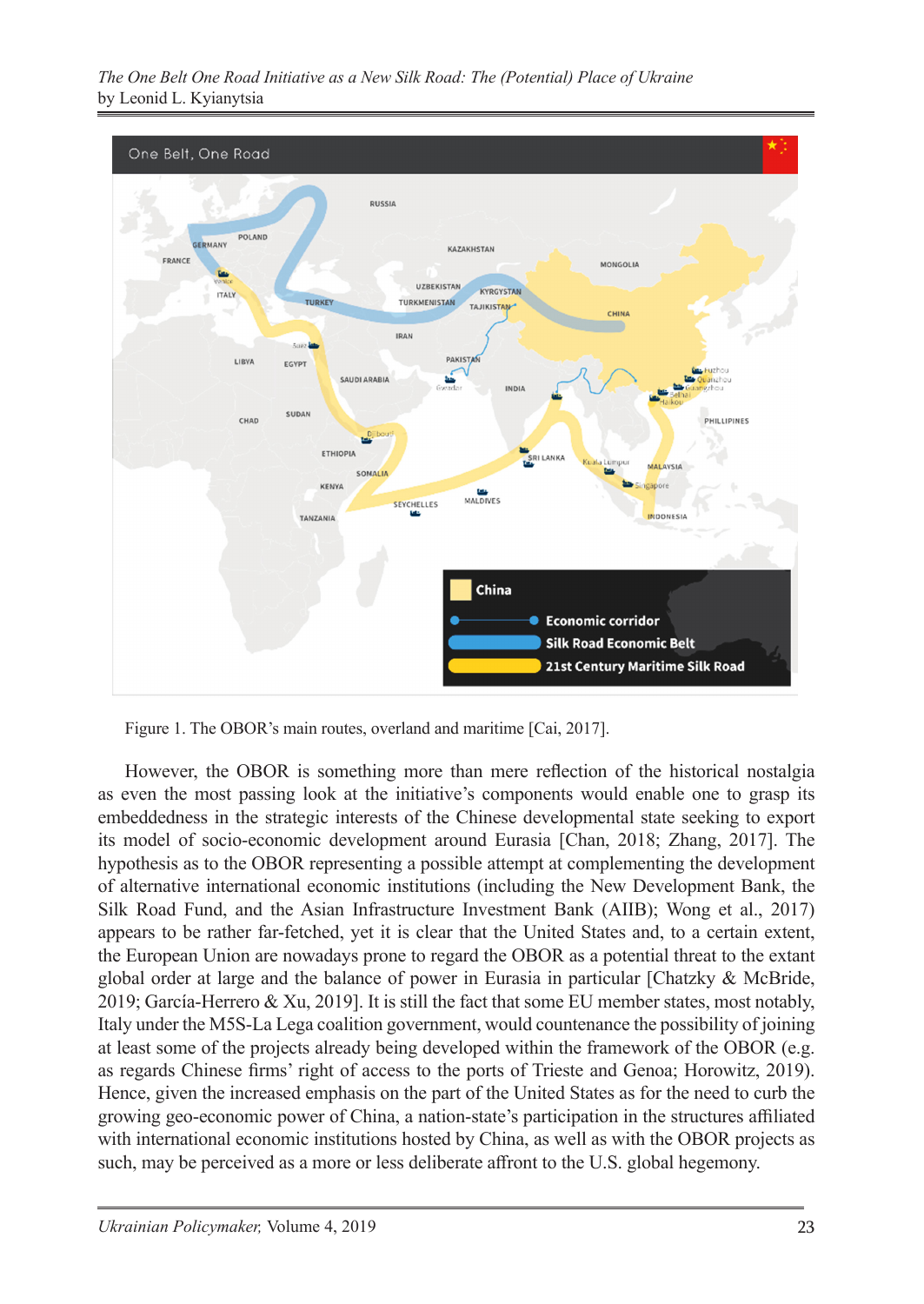### **The OBOR and Ukraine: opportunities and risks**

With this in mind, the possible participation of Ukraine in the OBOR initiative for continental infrastructural integration may present both challenges and opportunities, considering that the potential of Ukraine as a transit state may be revived by it being open to cooperation with Chinese interests within the context of the OBOR, whereas the geopolitical dimension of the 'New Silk Road' as a projection of China's infrastructural and economic power would make Ukraine's participation objectionable in the light of the nation's special relationship with the West. Thus these two factors provide for a rather complex milieu within which the development of mutually beneficial international economic relationship with China would have to be juxtaposed against an equally valid concern of possibly losing confidence of the U.S. and its allies in regard of the latter's perception of the OBOR as part of China's geopolitical flexing of muscles. The perspective of the Ministry of Infrastructure of Ukraine on that subject matter is that "reallocation of freight transport modal share between Europe and China both on economic and environmental grounds" [Ministry of Infrastructure of Ukraine, 2018: 4] could be seen as indicative of the new economic corridor development, with both Ukraine's and China's interests involved. However, at the same time it is duly noted that Ukraine may not aspire to utilizing such corridor capacity in a proper way without first reforming its transit regimes and customs system [Ministry of Infrastructure of Ukraine, 2018], which would raise the issues of political will and/or expediency on the part of the Ukrainian leadership. The additional factor possibly favoring Ukraine's future participation in the OBOR-related project would be that of the country's position along the Trans-Caspian International Transport Route, which is scheduled to become one of the principal logistical corridors adjacent to the main direction of the 'One Belt' (see Figure 1; Emerging Europe, 2018; Ministry of Economic Development and Trade of Ukraine, 2019). Subsequently, as noted in the respective publication by Ukraine's Government Portal, "Ukraine is ready to offer cost-effective transport routes on the territory of Ukraine to connect China with the countries of Europe, and also to establish cooperation between enterprises of Ukraine and China, with the further sale of products in the markets of the EU" [Ministry of Economic Development and Trade of Ukraine, 2019]. Such an upbeat perspective on the future fortunes of Ukraine in the context of the OBOR, however, would run counter to the EU officials' negative assessment of the impact of the latter on the economic and infrastructural development of Central and Eastern Europe, including Ukraine proper. Thus, as observed by EU Enlargement Commissioner Johannes Hahn with regard to Bosnia and Herzegovina's bid to participate in energy projects affiliated with the OBOR, such a move would jeopardize the EU's relationship with the Balkans state, since the respective agreement with China would 'violate' the environment and subsidy-related directives of the EU itself [VOA, 2019]. Therefore, Ukraine's current readiness to endorse the OBOR as part of its projected policy to restore the status of the transit state that had been undermined in the wake of the undeclared war with the Russian Federation appears to be just as problematic as it is potentially promising.

#### **Conclusions**

That said, it would appear as though the perspective of Ukraine's policy makers on the OBOR would currently be more optimistic than pessimistic, as attested to by the relevant quotations from the sources affiliated with the Ministries of Infrastructure and of Economic Development and Trade of Ukraine. The appropriate focus on the effective fostering of ties with China in respect of the latter's infrastructural and financial projects of the continental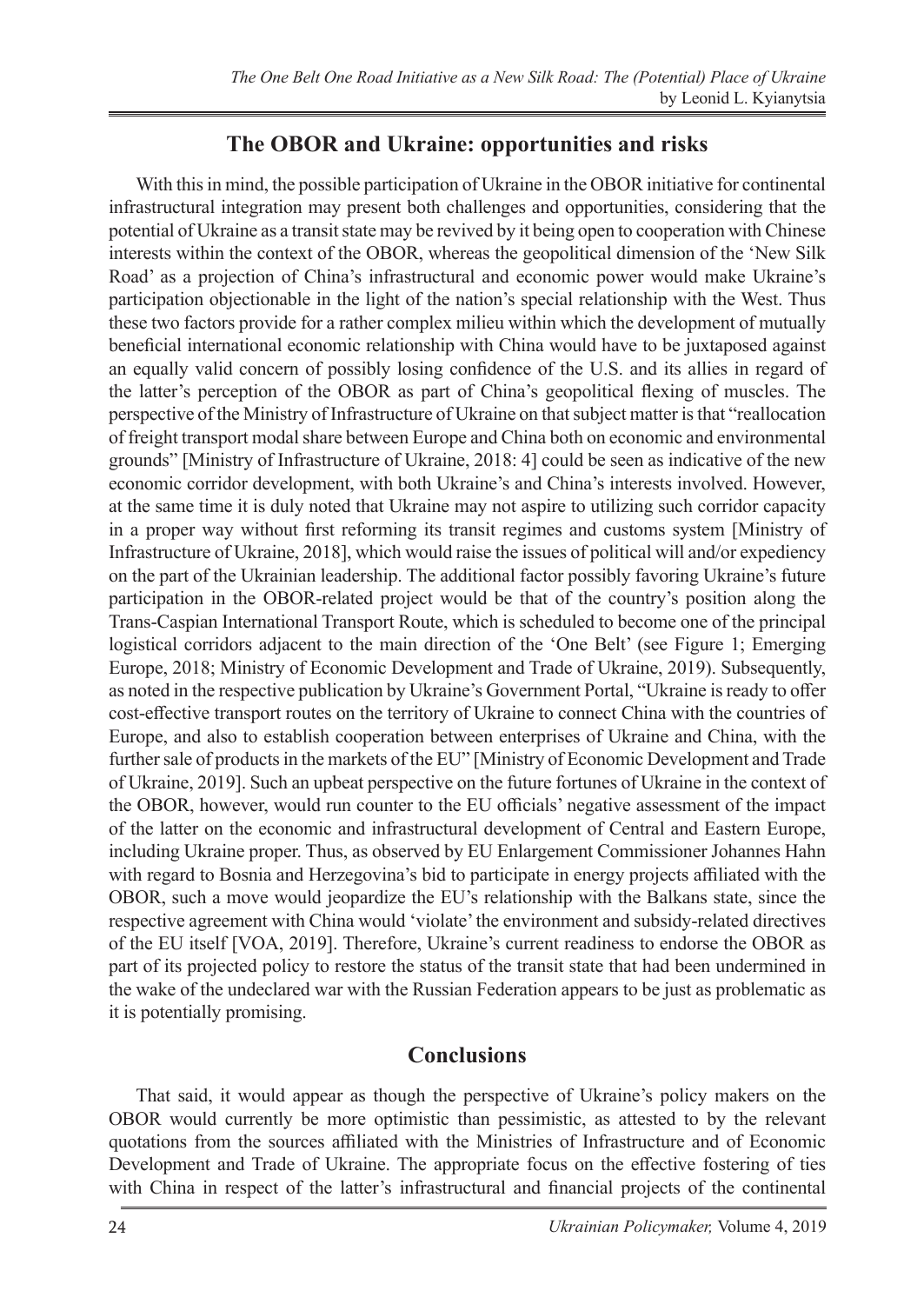scope is more than understandable in this regard. However, as noted above, both the U.S. and the current EU leadership would view the OBOR as a dangerous challenge to the West's commercial and infrastructural development hegemony in Eurasia, the factor that would make it difficult to combine the pro-Western geopolitical orientation with the overtures toward China. Hence, the Ukrainian policy makers and governance stakeholders may be advised to become more specific as far as their geopolitical and geo-economic priorities may be involved, so as to avoid any inconsiderate steps that might alienate either side of the aforementioned international partnerships (and rivalries), as the case might be.

## **References**

- Cai, Peter. *Understanding China's Belt and Road Initiative.* Lowy Institute, 2017. https://www. lowyinstitute.org/publications/understanding-belt-and-road-initiative
- Chan, Gerald. *Understanding China's new diplomacy: Silk roads and bullet trains*. Chichester: Edward Elgar Publishing, 2018.
- Chatzky, Andrew, McBride, James. *China's massive Belt and Road Initiative*. Council on Foreign Relations, 2019. https://www.cfr.org/backgrounder/chinas-massive-belt-androad-initiative
- Emerging Europe. *Bulgaria: The New Silk Road's gateway to Europe?* https://emerging-europe. com/news/bulgaria-new-silk-roads-gateway-europe
- García-Herrero, Alicia, and Jianwei Xu. *The next step of the Belt and Road Initiative: Multilateralisation with Chinese characteristics.* The Bruegel, 2019. http://bruegel. org/2019/04/the-next-step-of-the-belt-and-road-initiative-multilateralisation-withchinese-characteristics
- Horowitz, Jason. Italy's deal with China signals a shift as U.S. influence recedes. *The New York Times,* 30 March 2019. https://www.nytimes.com/2019/03/30/world/europe/italy-onebelt-one-road-china.html
- Lim, Wen Xin. China's One Belt One Road Initiative: A literature review. InTai Wei Lim, Wen Xin Lim, Katherine Tseng Hui-Yi, and Henry Chan Hing Lee (eds.). *China's One Belt One Road Initiative*. London: Imperial College Press, 2016: 113-132.
- Liu, Zuokui. *Europe and the "Belt and Road" initiative: Responses and risks*. Beijing, China Social Sciences Press, 2017.
- Ministry of Economic Development and Trade of Ukraine. *Stepan Kubiv offered to create a logistics corridor China-Ukraine-EU through Ukraine*. Government Portal, 2018. https://www.kmu.gov.ua/en/news/stepan-kubiv-zaproponuvav-stvoriti-cherez-ukrayinulogistichnij-koridor-kitaj-ukrayina-yes
- Ministry of Infrastructure of Ukraine. *A Look at Transit Transport in Ukraine.* https://mtu.gov. ua/files/A%20look%20at%20Transit%20Transport%20in%20Ukraine-Draft-Final-Report.pdf
- Swaine, Michael D. Chinese views and commentary on the "One Belt, One Road" initiative. *China Leadership Monitor*, No. 47, 2015: 1-24.
- Tan, Ta Sen. Introduction of the Overland Silk Road and Maritime Silk Road. In Tai Wei Lim, Wen Xin Lim, Katherine Tseng Hui-Yi, and Henry Chan Hing Lee (eds.). *China's One Belt One Road Initiative*. London, Imperial College Press, 2016: 21-30.
- Tweed, David. Quicktake: China's New Silk Road*. Bloomberg News*, 2019. https://www. bloomberg.com/quicktake/china-s-silk-road